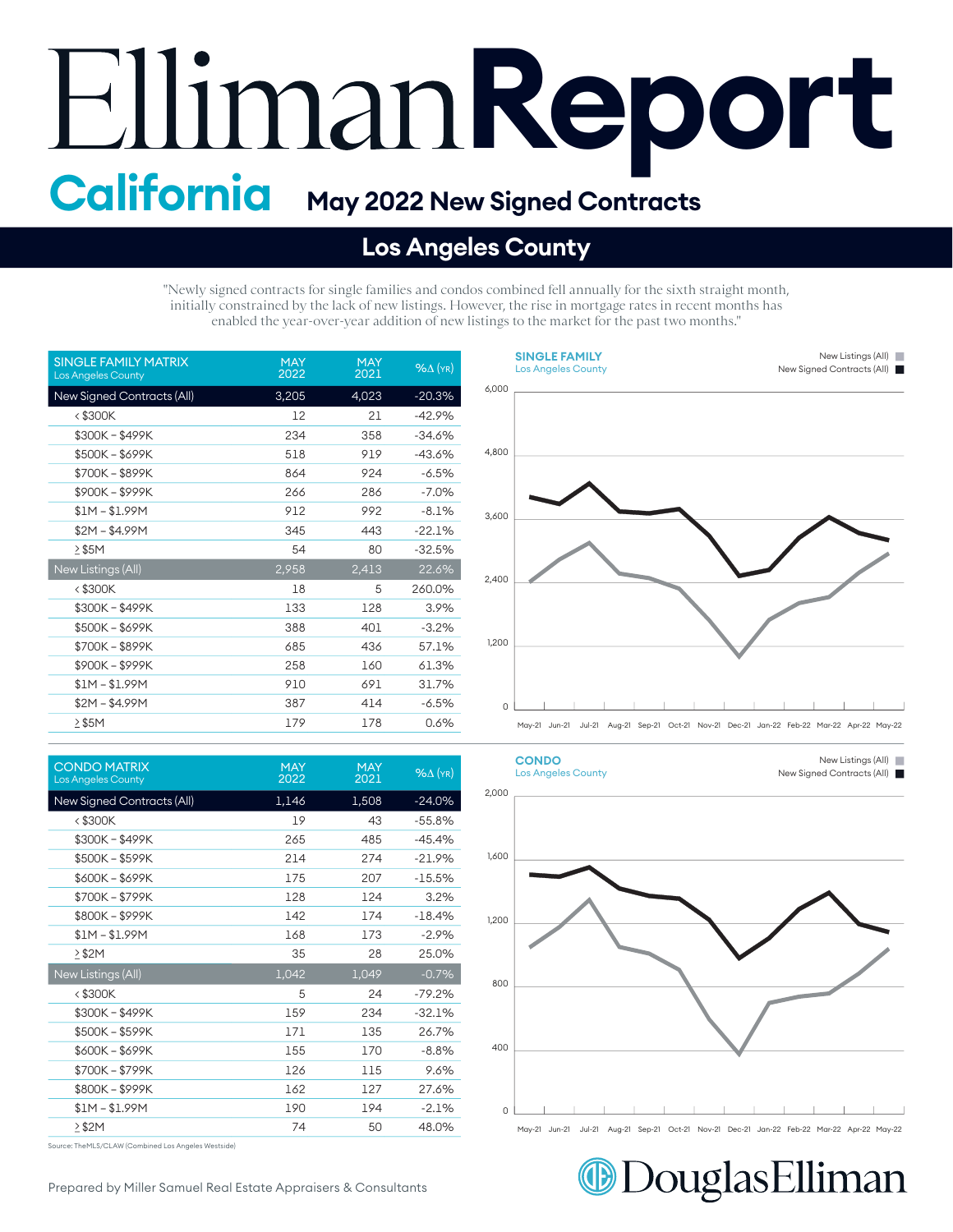## **Orange County**

400

"Newly signed contracts for single families and condos combined fell annually for the past twelve months, initially constrained by the lack of new listings. However, the rise in mortgage rates in recent months has enabled the year-over-year addition of new listings to the market for the past three months."

| <b>SINGLE FAMILY MATRIX</b><br><b>Orange County</b> | <b>MAY</b><br>2022 | <b>MAY</b><br>2021 | $%$ $\Delta$ (YR) |
|-----------------------------------------------------|--------------------|--------------------|-------------------|
| New Signed Contracts (All)                          | 1,133              | 1,671              | $-32.2%$          |
| $<$ \$300 $K$                                       | 0                  | 0                  |                   |
| \$300K-\$399K                                       | 0                  | 1                  | $-100.0\%$        |
| \$400K - \$499K                                     | 0                  | 5                  | $-100.0\%$        |
| \$500K - \$599K                                     | $\overline{4}$     | 39                 | $-89.7%$          |
| \$600K-\$799K                                       | 80                 | 330                | $-75.8%$          |
| \$800K-\$999K                                       | 281                | 437                | $-35.7%$          |
| $$1M - $1.99M$                                      | 578                | 630                | $-8.3%$           |
| $\geq$ \$2M                                         | 190                | 229                | $-17.0%$          |
| New Listings (All)                                  | 1,075              | 480                | 124.0%            |
| < \$300K                                            | 0                  | 0                  |                   |
| \$300K-\$399K                                       | 0                  | 0                  |                   |
| \$400K - \$499K                                     | 3                  | 3                  | 0.0%              |
| \$500K - \$599K                                     | 6                  | 9                  | $-33.3%$          |
| \$600K - \$799K                                     | 73                 | 102                | $-28.4%$          |
| \$800K-\$999K                                       | 230                | 125                | 84.0%             |
| $$1M - $1.99M$                                      | 508                | 163                | 211.7%            |
| $\geq$ \$2M                                         | 255                | 78                 | 226.9%            |

| <b>CONDO MATRIX</b><br><b>Orange County</b> | <b>MAY</b><br>2022 | <b>MAY</b><br>2021 | $%$ $\Delta$ (YR) |
|---------------------------------------------|--------------------|--------------------|-------------------|
| New Signed Contracts (All)                  | 525                | 597                | $-12.1%$          |
| $<$ \$200K                                  | 7                  | 6                  | 16.7%             |
| \$200K - \$299K                             | 7                  | 17                 | $-58.8%$          |
| \$300K - \$399K                             | 23                 | 84                 | $-72.6%$          |
| \$400K - \$499K                             | 75                 | 147                | $-49.0%$          |
| \$500K - \$599K                             | 86                 | 103                | $-16.5%$          |
| \$600K - \$799K                             | 155                | 127                | 22.0%             |
| \$800K-\$999K                               | 79                 | 63                 | 25.4%             |
| > \$1M                                      | 93                 | 50                 | 86.0%             |
| New Listings (All)                          | 382                | 281                | 35.9%             |
| $<$ \$200K                                  | 0                  | $\overline{4}$     | $-100.0\%$        |
| \$200K - \$299K                             | 1                  | 8                  | $-87.5%$          |
| \$300K - \$399K                             | 18                 | 32                 | $-43.8%$          |
| \$400K - \$499K                             | 48                 | 68                 | $-29.4%$          |
| \$500K - \$599K                             | 53                 | 45                 | 17.8%             |
| \$600K - \$799K                             | 96                 | 53                 | 81.1%             |
| \$800K-\$999K                               | 69                 | 32                 | 115.6%            |
| $\geq$ \$1M                                 | 97                 | 39                 | 148.7%            |





Source: California Regional Multiple Listing Service (CRMLS)